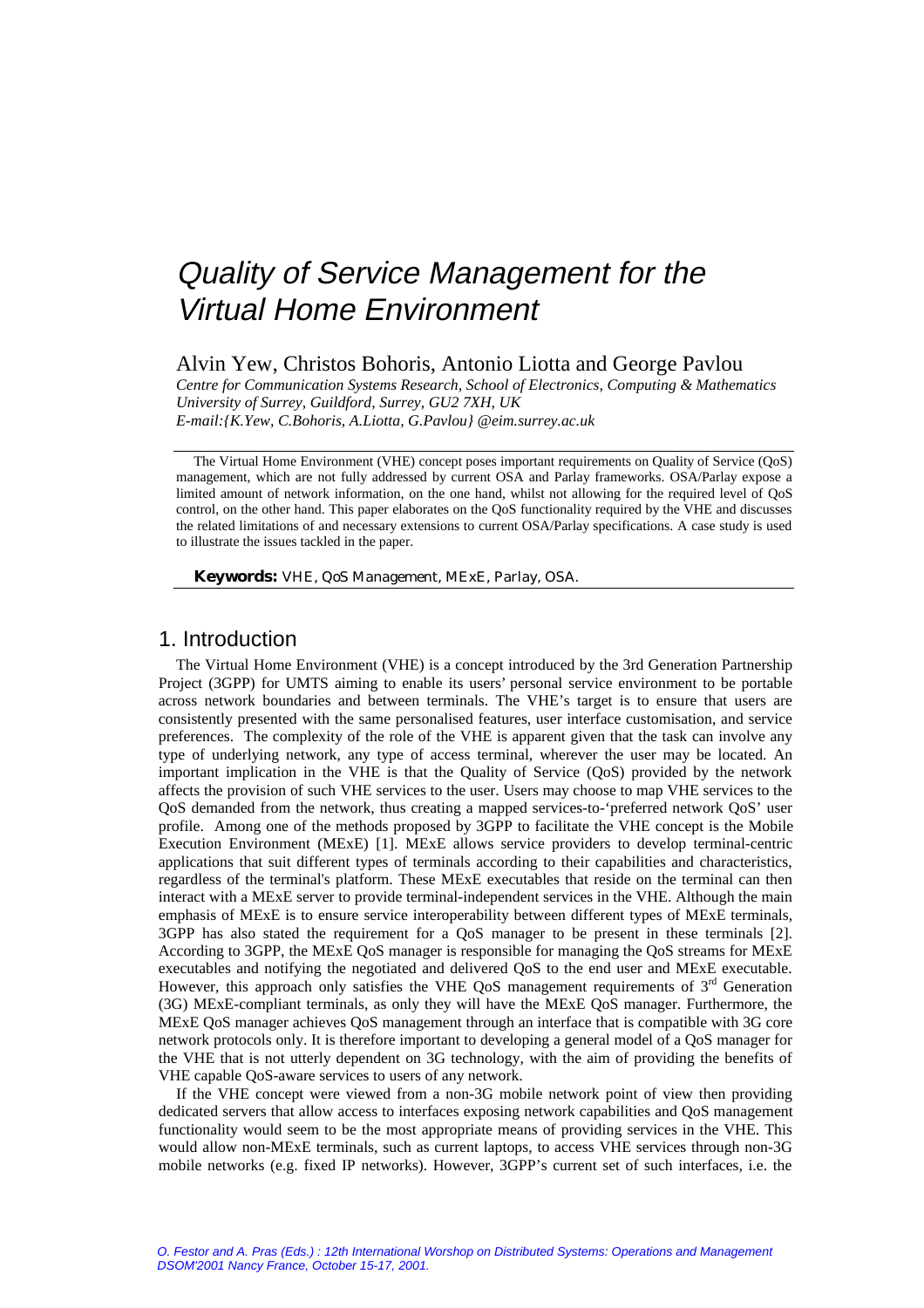#### *A. Yew, C. Bohoris, A. Liotta and G. Pavlou*

Open Service Access (OSA), do not incorporate any QoS management functionality [3]. As 3GPP acknowledges that VHE should be applicable to all types of future networks, other consortia such as the Parlay group have been working closely to 3GPP and have defined interfaces comparable to that of OSA to work in fixed networks [4]. In view of these recent developments, issues on QoS provisioning and management through standardised network interfaces such as OSA/Parlay should be extremely important in the future. By taking advantage of this 'liberalisation' of network capabilities, we can develop a general QoS manager by transferring the responsibilities of the QoS Manager from the terminal (i.e. 3GPP's approach) onto a dedicated server as shown in figure 1. The server-based QoS manager will then perform its duties through manipulation of the Parlay/OSA APIs, and act as a mediator for server-centric services requesting QoS-related support and functionality. When planning the interactions between the QoS manager, service, and the network, we need to consider two key design requirements. First, the information exchanged via the QoS manager needs to be comprehensive enough to ease the realisation of 'QoS aware' services, i.e. services that can exhibit a sufficient level of adaptation with respect to the underlying network layer. Second, the QoS manager needs a sufficient level of access to the underlying networks to be able to dynamically negotiate the effective use of network resources. As neither OSA nor Parlay currently provides such dynamic QoS management features, there is a need to propose extensions and modifications to these interfaces. The issues of locating a QoS manager on a dedicated server instead of on a terminal with respect to VHE operation must be examined as well.

The next two sections present a short background on the VHE concept, and the OSA/Parlay architectures. We then elaborate on the role and functionality of the QoS manager, an essential component of a VHE system. Finally, we discuss extensions to current specifications of OSA/Parlay necessary to the VHE for the support of adaptable, QoS-aware services and applications. We conclude in Section 6 with a simple case study which serves to illustrate the concepts introduced in the paper.



*Figure 1 - A Server-based QoS Manager for the VHE*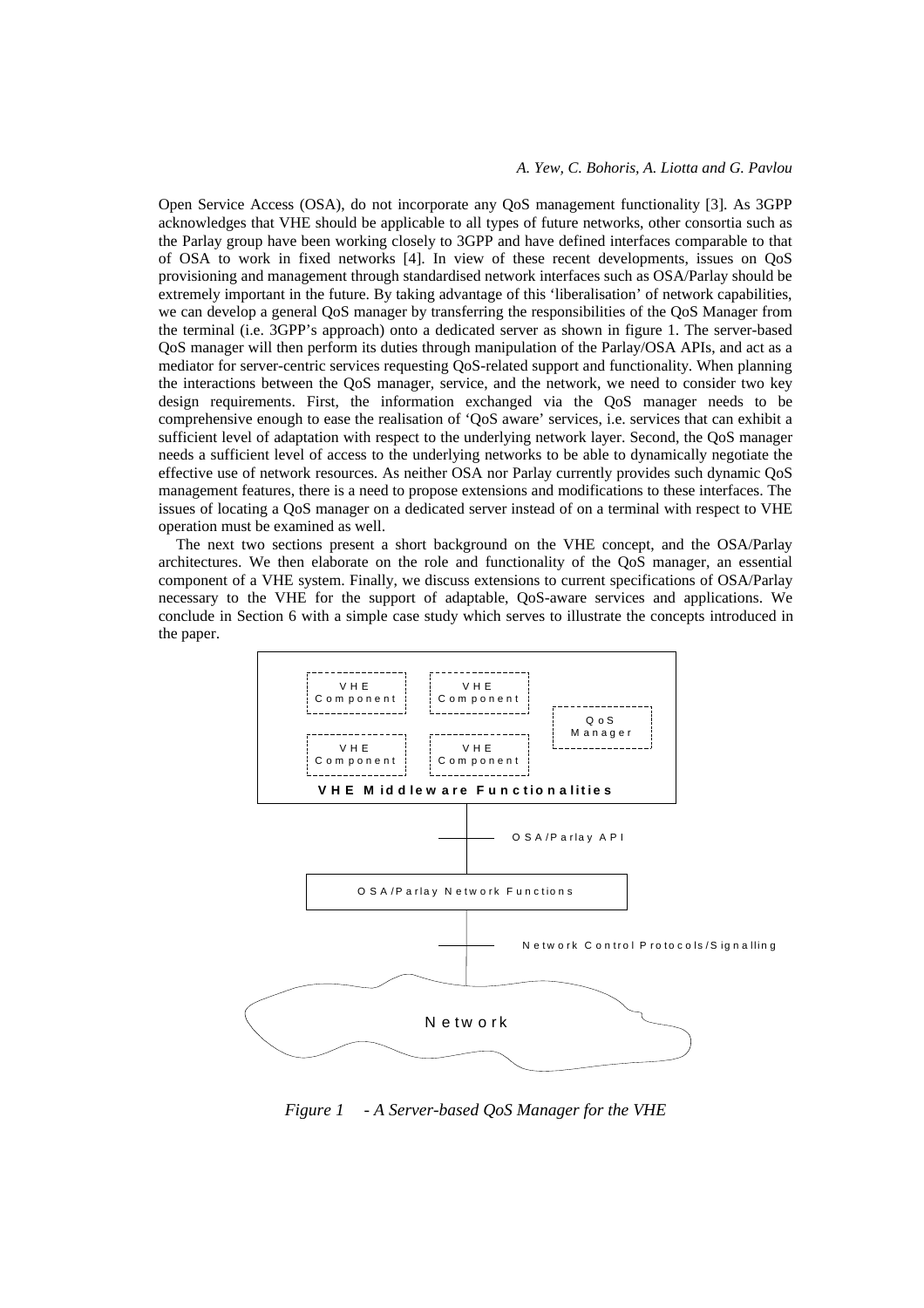# 2. The VHE Concept

There are many definitions of the term VHE from various sources, each describing its interpretation of VHE enabling features. This section examines the similarities and differences in the expected VHE enabled features. Some definitions of the VHE are presented in table 1 below. (Note that the last two definitions are from European projects researching the VHE concept).

|                      | Definitions                                                                       |  |  |  |  |
|----------------------|-----------------------------------------------------------------------------------|--|--|--|--|
| 3GPP                 | "The VHE ensures that users are consistently presented with the same              |  |  |  |  |
|                      | personalised features, User Interface customisation and services in whatever      |  |  |  |  |
|                      | network and whatever terminal (within the capabilities of the terminal and        |  |  |  |  |
|                      | network), where ever the user may be located" [5]                                 |  |  |  |  |
| <b>GSM MoU</b>       | "Virtual Home Environment (VHE) is a system concept for service portability in    |  |  |  |  |
|                      | the Third Generation across network borders" [6]                                  |  |  |  |  |
| <b>ITU / IMT2000</b> | "VHE is a capability whereby a User is offered the same service experience in a   |  |  |  |  |
|                      | visited network as in his Home system." [7]                                       |  |  |  |  |
| <b>UMTS Forum</b>    | "VHE means that the user will have the same interface and service environment     |  |  |  |  |
|                      | regardless of location (personalised user interface independent from the current  |  |  |  |  |
|                      | serving network)." [8]                                                            |  |  |  |  |
| <b>Eurescom</b>      | "The Virtual Home Environment is an environment which presents the user with      |  |  |  |  |
| <b>P920-GI</b>       | a common look and feel interface and service experience regardless of location,   |  |  |  |  |
|                      | network and terminal type. The VHE is based on standardised service capabilities  |  |  |  |  |
|                      | and personalised features that are consistently presented so that the user always |  |  |  |  |
|                      | "feels" that he is on his home network even when roaming across network           |  |  |  |  |
|                      | boundaries" [9]                                                                   |  |  |  |  |
| <b>IST VESPER</b>    | "VHE main feature is that the customised environment will be following the user   |  |  |  |  |
|                      | while he/she is roaming within different networks and using different terminals"  |  |  |  |  |
|                      | $[10]$                                                                            |  |  |  |  |

#### Table 1 VHE Definitions

The common denominator among those definitions is provisioning of customisable and personalised services, portable across heterogeneous environments. However, there are some issues with regards to other aspects of the VHE, as discussed below.

## 2.1. Home Environment

3GPP defines the 'Home Environment' (HE) as the environment that is responsible for the overall provision of services to users. In ITU's VHE definition, the term 'Home system' is used in comparison with the term 'visited network'. Through this comparison, it appears that the HE is within the domain of the user's home network provider. The term 'home network' must be clearly defined if the VHE concept includes non-3G mobile networks. For example, if a user subscribes to different mobile and IP network providers, then both networks can be logically referred to as the home network. In this case, the distinction is that the former is the home mobile network, while the latter is the home IP network. If the user personal service environment (PSE) is to be portable between different types of networks, it is possible that the HE is controlled by a business entity separate from the home network provider.

## 2.2. Service Performance Preferences

In ITU's definition of VHE, the user is offered the same service experience regardless of network used. The expected performance of the service can be interpreted as part of the user's service experience. For server-centric services (e.g. video-conferencing) service performance is partly dependent on the QoS offered by the network. In this respect, there are three options available to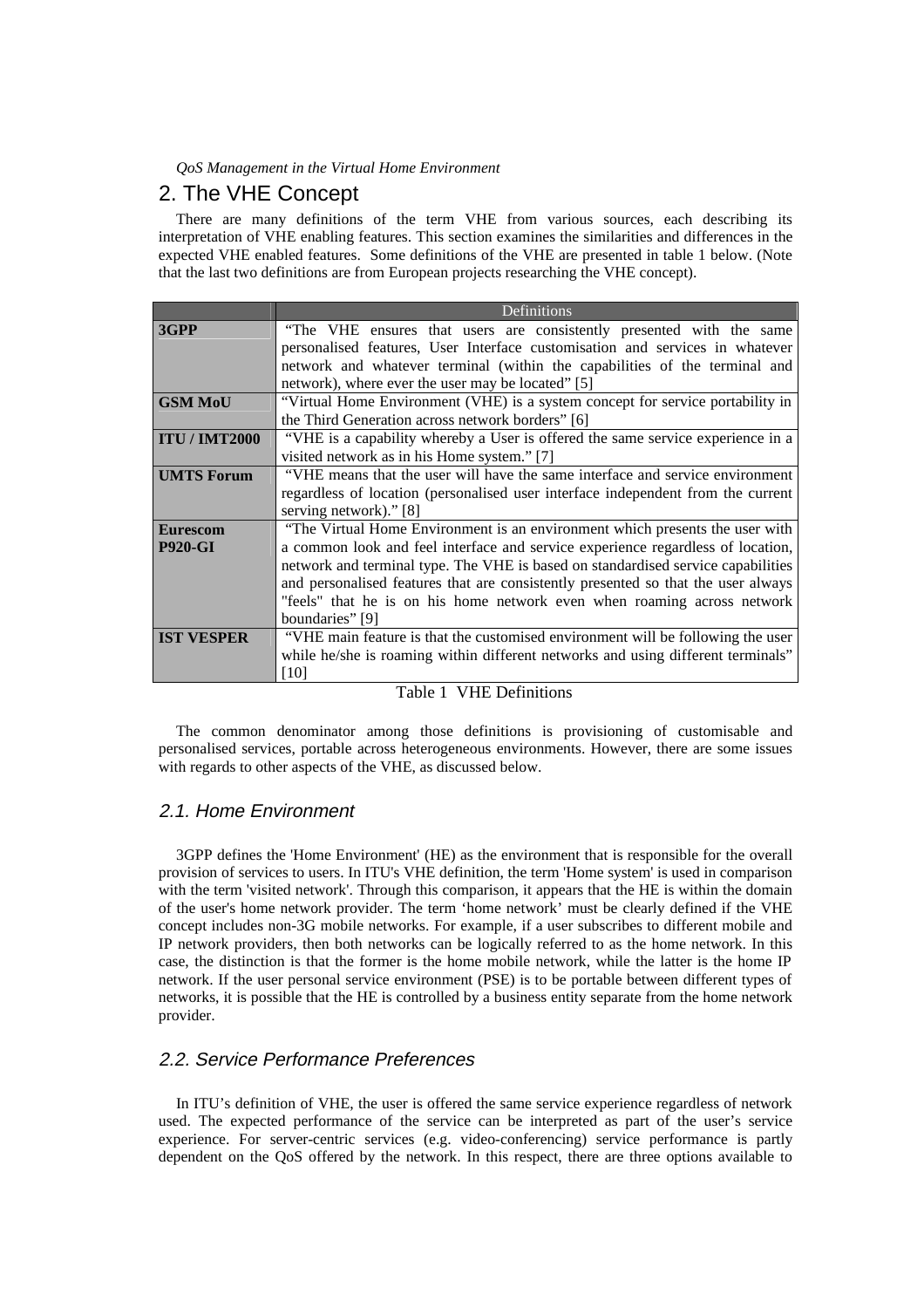ensure that the user gets the same service experience: a) let the service adapt to the network conditions; b) let the network adapt to the service requirements; and c) a mixed approach including both service and network adaptation. In the example of video conferencing, option (a) could involve adjusting the frame rate of the video to suit the network conditions. For option (b), a guaranteed QoS would be required from the network before the video conferencing begins.

## 2.3. Networks and Terminals

As all of the definitions in table 1 state that the user's service experience should be similar regardless of the network used, the primary understanding of the VHE concept seems to be that of service interoperability and portability between networks. However, it is important to note that 3GPP have added the condition of terminal-independent service functionality to its definition of the VHE (although service provision itself is limited to within the capabilities of the terminal and network).

This presents another consideration for service providers when developing services or applications. Service providers must therefore ensure that they can adapt their applications and services to both terminal and networks. These two factors are not mutually exclusive as the terminal's capabilities may also determine the maximum bit rate to run the application or service. The bandwidth required from the network to support the service should therefore not exceed the maximum bandwidth supported by the terminal for reasons of costs and efficiency. In the case of a video-on-demand service, the bandwidth reserved in the network should complement the maximum receivable bit rate of the terminal. For example, a 56 kb/s modem user using a dial-up Internet connection shouldn't reserve 2 Mb/s bandwidth from the network. The terminal must therefore be able to announce its capabilities to an interested entity (e.g. network, service etc.) in order to prevent this from happening. A suitable solution to this problem using HTTP extensions is given in [11].

# 3. Parlay and the Open Service Access

As the Parlay APIs and the OSA will probably be the technologies to hide network heterogeneity to the VHE, it is important to understand their differences in architecture and implementation. This section presents a short introduction on the two technologies.

The OSA was developed by 3GPP to allow service providers to develop server-centric services requiring UMTS network capabilities in an unrestrictive manner. Figure 2 illustrates a high level view of the open service access while figure 3 shows the Parlay architecture. The key component of both Parlay and the OSA is the framework server and its Application Programming Interface (API). These allow applications to discover the network functionalities that are exposed by the network provider. The network provider is not obliged to expose the entire functionality of the network through the framework API, and therefore service discovery is a key feature in both Parlay and OSA.



*Figure 2 - The Open Service Access*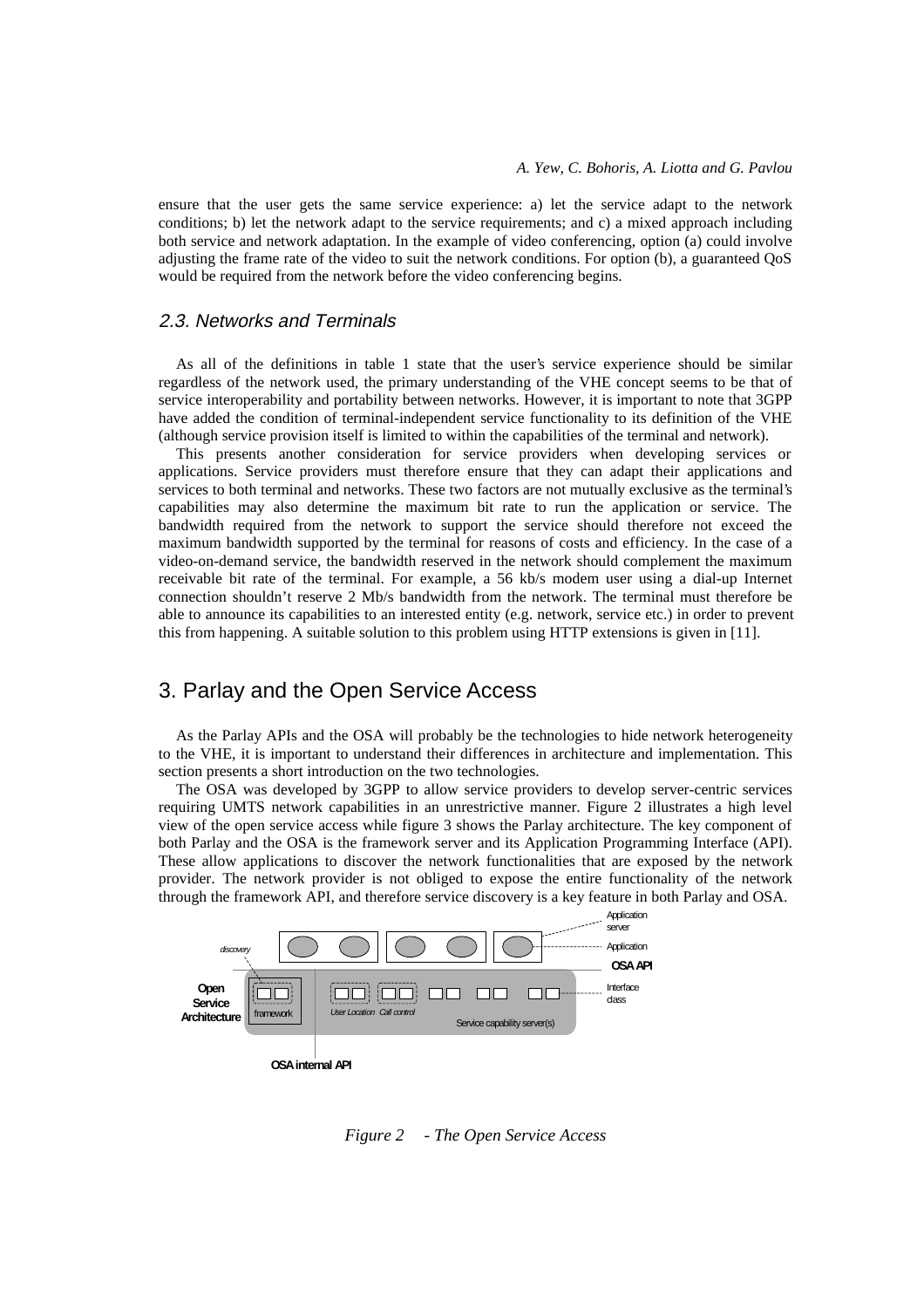The APIs also exposes the service capabilities, such as call control and messaging, of the network. For the case of the OSA, the API calls are handled by different service capability servers (SCS). Parlay uses a different approach whereby the different categories of service capabilities are separated into different respective APIs.

 As was mentioned before, a limitation in the OSA API is that there are no methods for QoS control and management that can be used by external applications. QoS management has been partly addressed by the Parlay APIs through the introduction of the connectivity manager interface, i.e. interface 6 in figure 3 [12]. This interface allows an enterprise to enquire about and configure aspects of QoS provisioning in its virtual private network provided by the network provider. However, the connectivity manager interface was designed with the intention of providing QoS management on an enterprise scale and not for individual users. The intended user of the connectivity manager interface is shown to be the enterprise operator administration tool in figure 3. Therefore, Parlay does not provide any APIs for a server-centric service application to perform QoS management on behalf of its individual users. Another difference is that Parlay allows for some enhancements by third party vendors through the use of interfaces 3 and 5 in figure 3 whereas OSA does not. This makes Parlay a better platform than OSA to implement additional network service functionality.



*Figure 3 - The Parlay Architecture [12]* 

# 4. Role of the QoS Manager

In order to better understand the role of the proposed server-side QoS manager, the logical view of the MExE QoS manager should be presented and explained first. The right side of Figure 4 shows the logical view of the MExE QoS manager as specified by 3GPP while the left side shows the logical view of the proposed server-side QoS manager. It is apparent from the diagram that the MExE QoS manager acts as a mediator between the MExE executable and the network. By providing an interface to the MExE executable (i.e. the MExE QoS API), the MExE QoS manager permits MExE developers to allow their applications to request QoS related functionality from the network in a high level manner without resorting to the complicated 3G core network protocols. These network protocols are represented by the interface named 'Network Control API' between the MExE QoS manager and the network.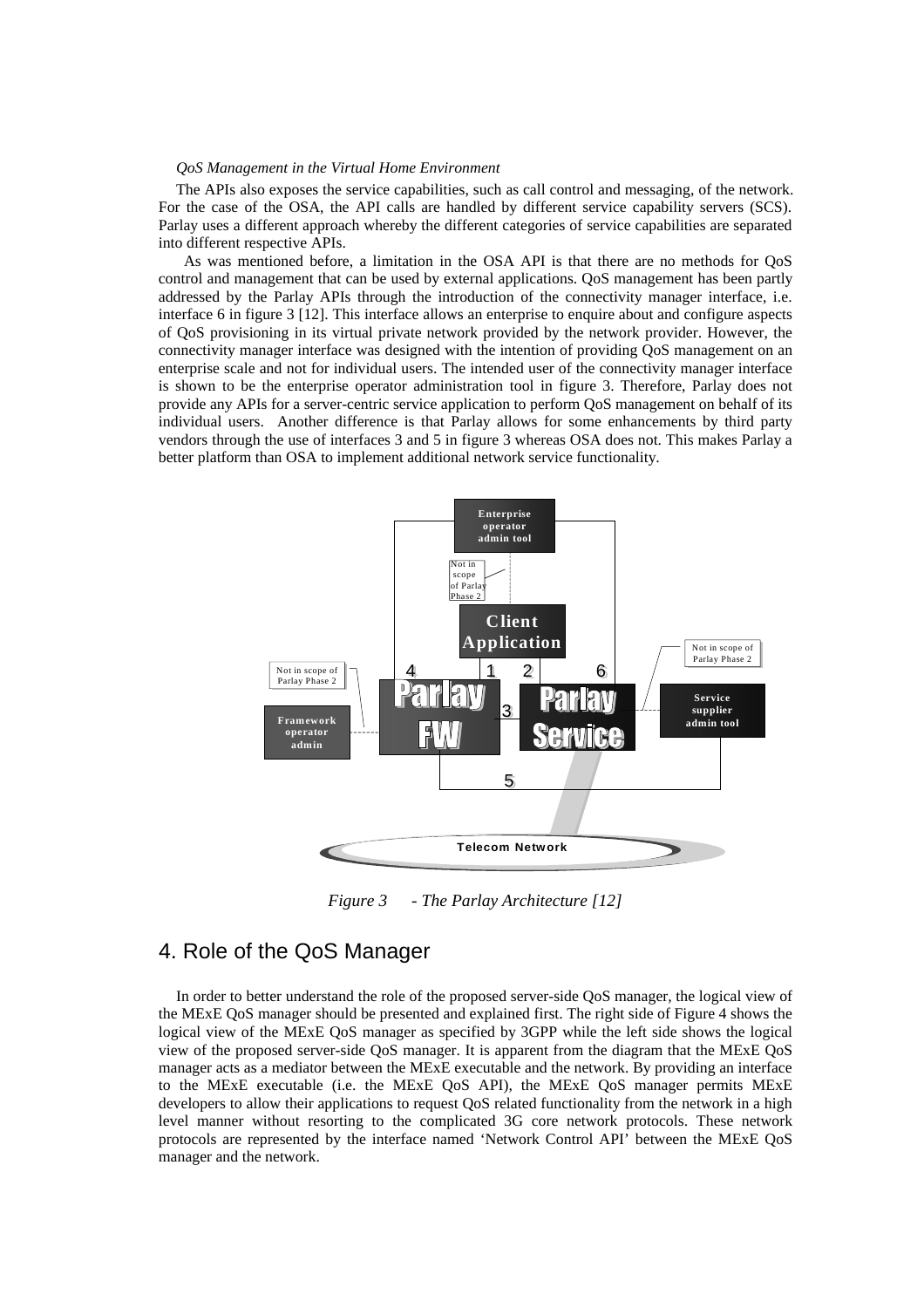

*Figure 4 – Logical views of the MExE, and the proposed server-side QoS Managers* 

#### 4.1. VHE QoS API

In figure 4, the arrows between the two logical views of the QoS managers provide a mapping of the functionalities of the 3GPP-defined interfaces to its equivalent in the proposed server-side QoS manager. The only difference between an interface and its equivalent in the other logical view is the manner in which they are accessed or used. The Network Control API operates through the use of wireless signalling channels whereas the Parlay/OSA API operates through the use of distributed object technologies. For the case of the VHE QoS and the MExE QoS APIs, the former can be used remotely whereas the latter is always used locally (i.e. the MExE executable and the MExE QoS manager are always located on the same terminal).

It is intuitive to wonder about the need for a VHE QoS API and the server-side QoS manager when the interfaces defined in Parlay/OSA are sufficiently high-level for service developers. There are two reasons that justify the need for the QoS manager and VHE QoS API. The first reason stems for the business models of both Parlay and OSA. For the service to access these interfaces directly, a prior agreement must be made between the network and the service provider. This is due to the high security required by network providers as to prevent an unauthorised user manipulating resources and capabilities of their networks. This becomes a problem if a user of the service is a subscriber to more than one type of network (e.g. mobile and fixed IP), which is likely if the VHE concept applies to all types of networks. In this scenario, economy of scale plays a major role as the service provider would not like to sign a service agreement with a network operator where only a few of its users are patrons. It is likely that only large-scale service providers will find it financially sound to adopt this approach. An alternative would be to deal with a HE provider that has service agreements with numerous network operators. This would then allow smaller scale service providers to have the benefits of accessing the network's capability indirectly through the HE provider. This alternative approach does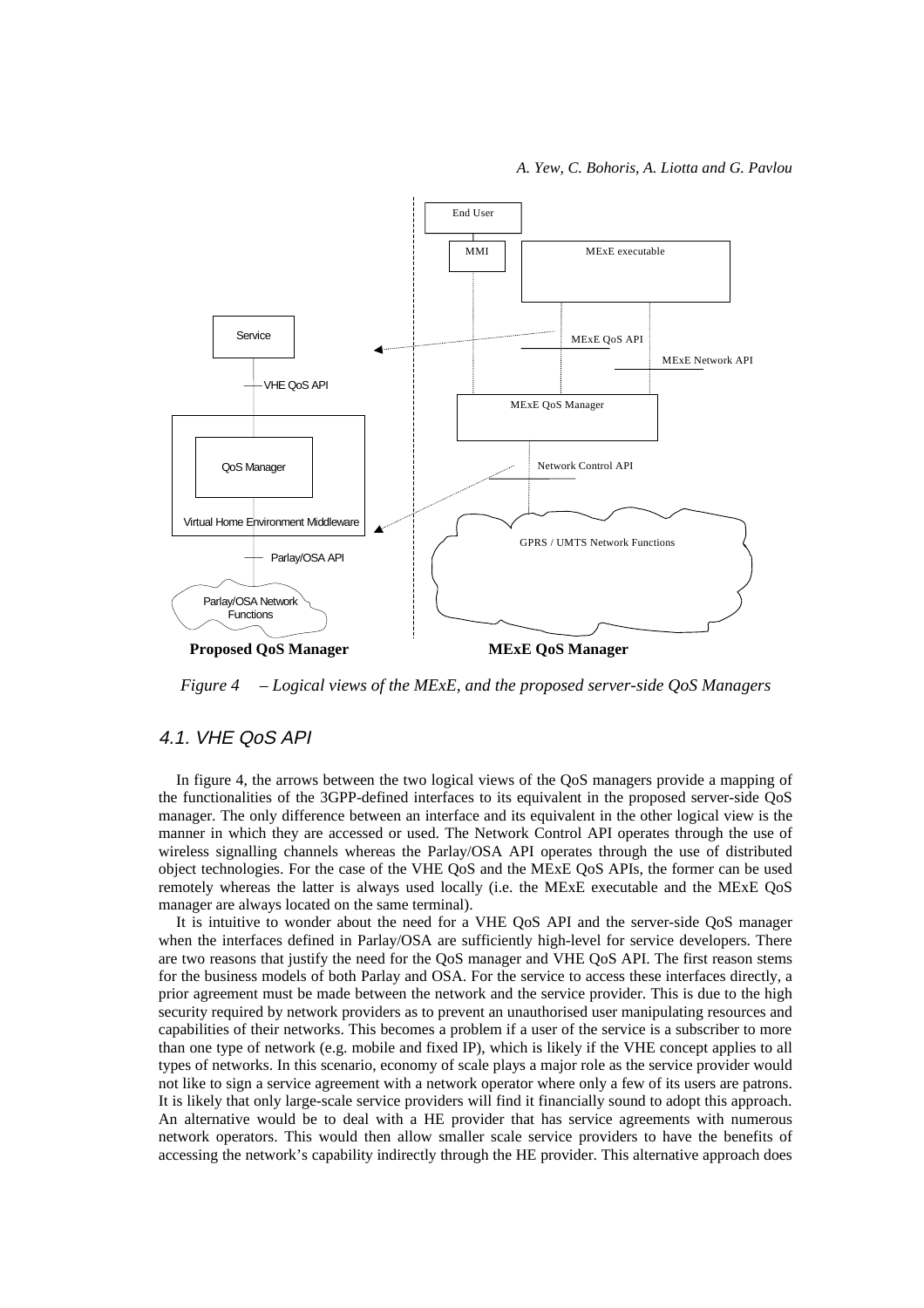not deviate from the original VHE concept as the HE is still in charge of the overall provisioning of services to the user.

The other reason behind the justification of the VHE QoS API is that it provides a way for the service to state their QoS preferences and requirements in a network independent manner. It therefore alleviates the service of the burden of searching through the various types of QoS classes offered by the network to find one that suits its requirements by offering the QoS Manager to perform this task. To summarise, the QoS manager translates the QoS requirements of the service received through the VHE QoS API and tries to map these requirements to the QoS offered by the network.

#### 4.2. QoS manager capabilities

The core responsibilities of the QoS Manager are the management of QoS streams on behalf of the user, the negotiation of the requested QoS with the network provider, and the notification of the delivered QoS to the service. The list below summarises the required capabilities of the server-side QoS manager.

- 1. QoS management on behalf of the user in both 'best effort' networks (if the network does not provide guaranteed QoS) and networks supporting guaranteed QoS.
- 2. Mapping of the service QoS parameters onto network-specific QoS parameters.
- 3. Dynamic QoS management including dynamic QoS monitoring and control. For instance the QoS manager needs to be able to handle the service QoS requests, provide guarantees to the service, and monitor the network against its agreement with the user. (Note that dynamic QoS management is not supported by OSA or Parlay).
- 4. Dynamic QoS negotiation. For instance the QoS manager needs to attempt to re-negotiate the QoS if it falls below the lowest guaranteed QoS traffic class. (Note that dynamic modification of a connection in the network is not supported by OSA or Parlay).
- 5. Coherent bandwidth allocation. For instance, it is important to ensure that neither the overall guaranteed throughput nor the mean throughput of the service(s) is greater than that of the user terminal's capabilities. If this is not the case, the QoS manager needs to issue a request to the service to reduce its throughput. (Note that this capability is not supported in the MExE QoS manager).
- 6. Trigger service adaptation. The QoS manager needs to be able to send notifications to the service whenever it cannot sustain service throughput or cannot guarantee a specific QoS level. This may, in turn, trigger service adaptation.
- 7. Priority management. In the case where the user accesses two services concurrently, and the sum of the total requested bandwidth is greater than the capabilities of the user's terminal, the QoS manager will refer to the user's preference to decide which service has higher priority in terms of bandwidth reservation. (Note that this capability is not supported in the MExE QoS manager).

Some of the capabilities mentioned in the list above require functionality from Parlay and OSA that are not currently supported. The next section will present the extensions and modifications needed to the Parlay and OSA in order for the QoS Manager to function appropriately.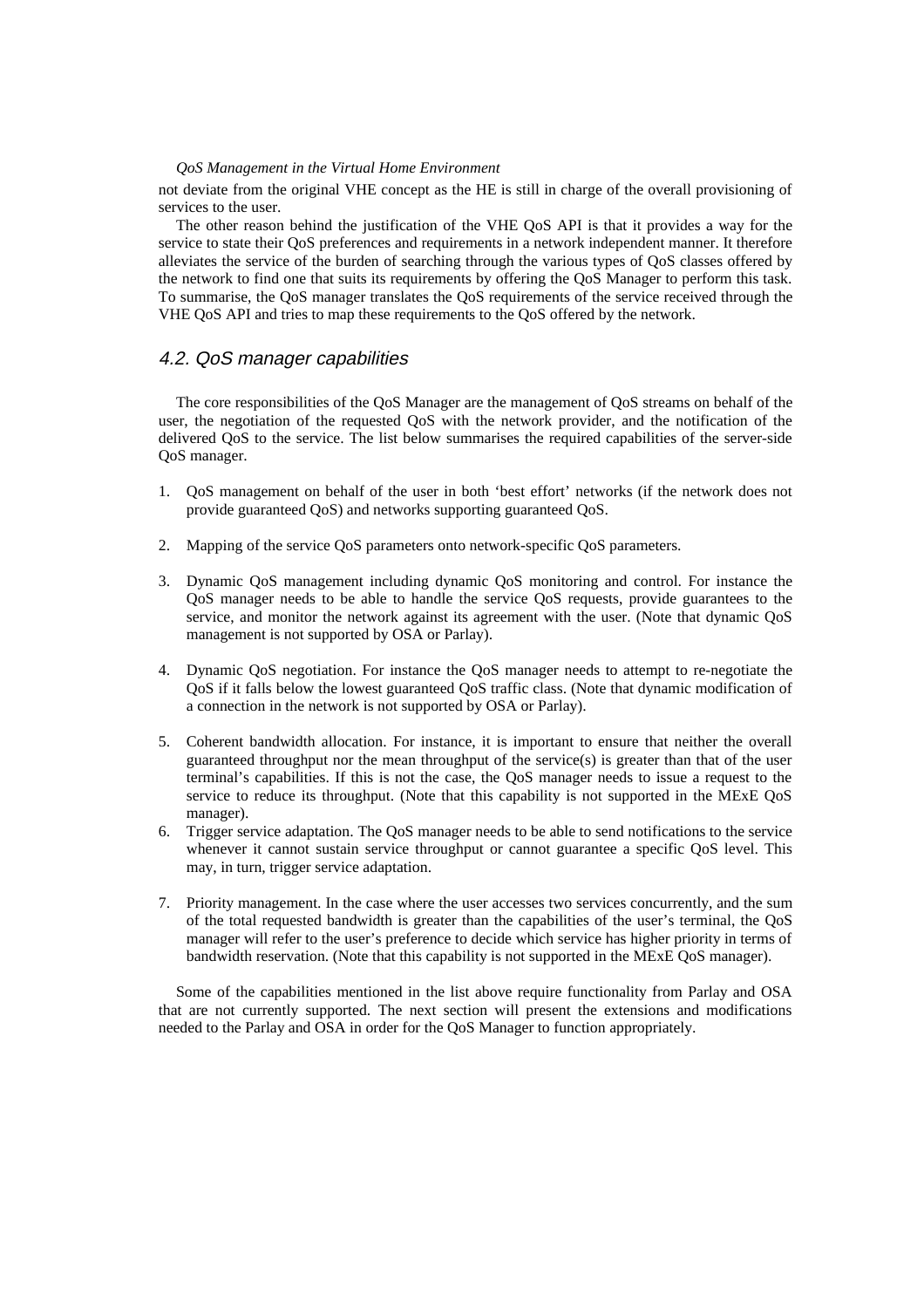# 5. Additional QoS support required from Parlay/OSA

This section presents the need for additional functionality in the Parlay/OSA APIs for 'QoS' aware services to function more effectively and efficiently via the server-side QoS manager. The proposed additions will also enable providers of such services to develop their applications with the confidence of interoperability in heterogeneous networks, and encourage creativity in the adaptability of the service in dynamic network conditions.

## 5.1. 'Change in QoS' notification and monitoring

The QoS manager has to be notified of any changes in the achievable QoS, enabling the application to adapt its service accordingly. For example, this change in the QoS may result from a dynamic change of QoS policy in an IP network, or it may be the result of a handover or bad reception in a mobile network environment. A change of QoS notification must therefore inform the application of the details about the new QoS level provided, which in turn may cause the application to decide whether a change of network is necessary to support the service. For example, in the case of a mobile network environment a different network provider offering better reception in the area may be used. For the case of a content-based service, the notification may serve to trigger an adaptation in the service provisioning (e.g. lowering the video quality etc.). As such, the QoS manager should have the option of stating the level of monitoring it requires from the network. Examples are:

- Not to monitor for changes in quality of service:
- To receive a notification when the change has occurred.

## 5.2. Dynamic setting of QoS preferences for service session

The QoS manager should be able to negotiate QoS with the underlying network connectivity provider on the user's behalf before starting a new service session. If the request is rejected, an alternative proposal should be sent from the network back to the QoS manager.

#### 5.3. Dynamic modification of a connection's QoS

It is possible that the QoS provided by the network during the start of a service may be lower than that desired by the user. This can be due to reasons such as bad reception in the case of UMTS, or network congestion for the case of fixed IP networks. Therefore, in the case where a higher level of QoS is made available to the user during the service, the service provider should be able to initiate a sequence of upgrading the QoS on behalf of its users. A second example is to allow the user to dynamically change his or her QoS requirements.

## 5.4. Providing an independent means of exposing the QoS options available in the network

This functionality arises through the need to incorporate the VHE concept into heterogeneous networks and already exists in Parlay's connectivity manager interface. Parlay allows its users to discover the different classes of QoS provided by the network (e.g. Gold, Silver etc.). Users of the Parlay interface have two options – to select one of the classes with the default QoS attributes, or to modify attributes within the selected class. However, the attributes in the QoS class templates currently defined by Parlay are only specific to fixed networks. These templates should be enhanced to include those attributes shown in table 2 for UMTS networks [13]. Attributes that are not supported by the network should be indicated in the template accordingly. It would be convenient for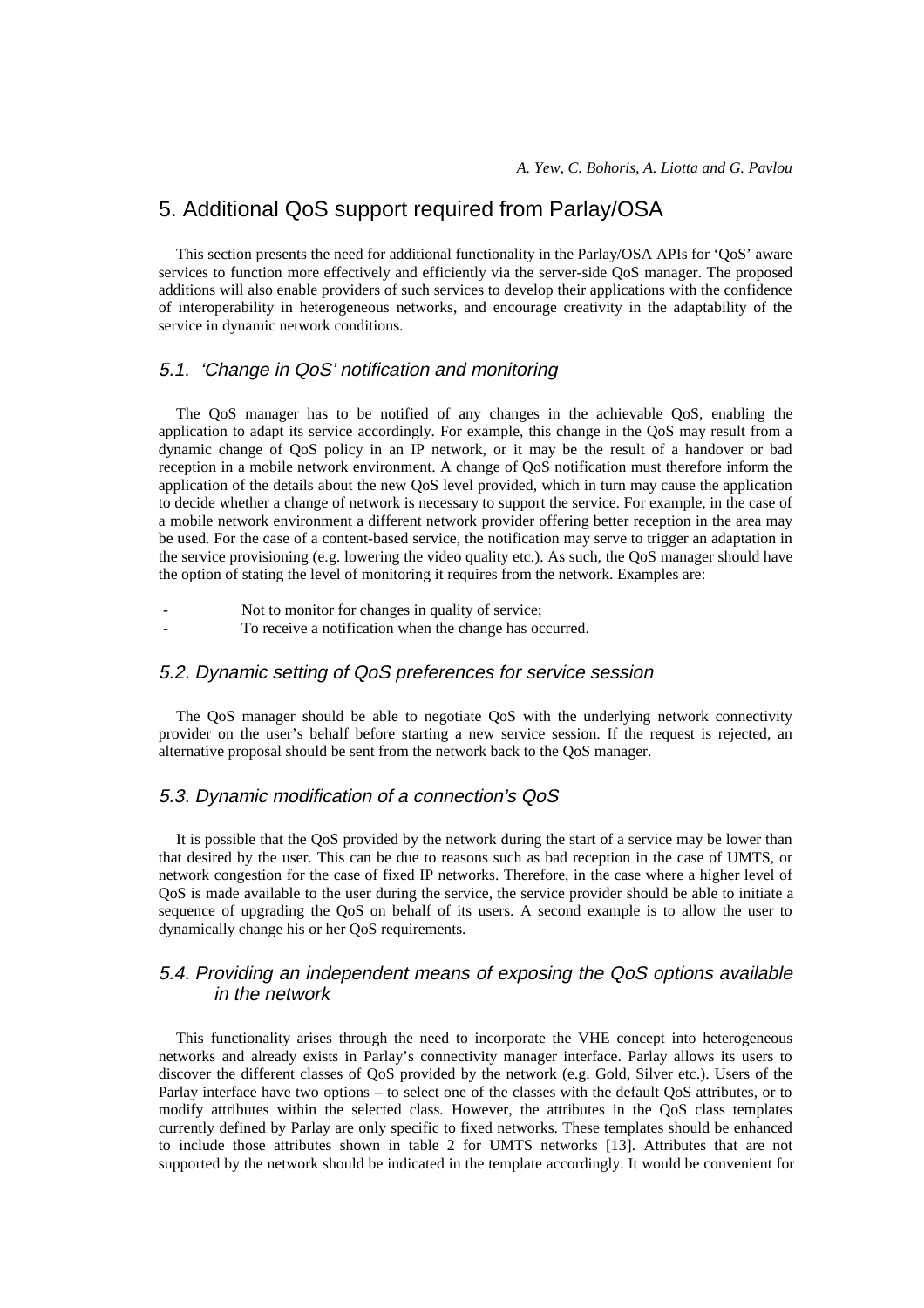service providers if there were standards in place that require all network providers to define customisable classes of QoS that support the four types of applications stated in table 2, i.e. conversational, streaming, interactive, and background type of applications. The QoS manager could then be presented with an easy and uniform way of discovering the QoS capabilities of the network that are related to the type of service that they are providing.

| <b>Traffic class</b>   | <b>Conversational class</b> | <b>Streaming class</b> | <b>Interactive class</b> | <b>Background class</b> |
|------------------------|-----------------------------|------------------------|--------------------------|-------------------------|
| Maximum bitrate        | X                           | X                      | X                        | X                       |
| Delivery order         | X                           | X                      | X                        | X                       |
| <b>Maximum Service</b> | $\boldsymbol{\mathrm{X}}$   | X                      | X                        | X                       |
| Data Unit (SDU)        |                             |                        |                          |                         |
| size                   |                             |                        |                          |                         |
| SDU format             | X                           | X                      |                          |                         |
| information            |                             |                        |                          |                         |
| SDU error ratio        | X                           | X                      | X                        | X                       |
| Residual bit error     | $\mathbf{x}$                | X                      | X                        | X                       |
| ratio                  |                             |                        |                          |                         |
| Delivery of            | $\mathbf{x}$                | X                      | X                        | X                       |
| erroneous SDUs         |                             |                        |                          |                         |
| Transfer delay         | X                           | X                      |                          |                         |
| Guaranteed bit rate    | $\mathbf{x}$                | X                      |                          |                         |
| Traffic handling       |                             |                        | X                        |                         |
| priority               |                             |                        |                          |                         |
| Allocation /           | $\mathbf{x}$                | X                      | X                        | X                       |
| Retention priority     |                             |                        |                          |                         |

Table 2 UMTS bearer attributes defined for each bearer traffic class [13]

# 6. Case Study

 The case study described here serves as an illustration of the concepts introduced in this paper. Let's now consider a typical sequence of events starting with a VHE service that upon initiation contacts the VHE server (Figure 5). During this phase, the service will request from the VHE QoS Manager the required QoS to be set on the connection between the service host server and the user terminal. The parameters of this operation include end-node addresses, the preferred and minimum acceptable values of QoS parameters, as well as the service type (conversational, interactive, etc.). For such a request, the QoS manager has to first map these QoS parameters from a service view to a lower level network view as supported by the underlying network technologies. The QoS parameters have to be checked against the networking capabilities of the terminal and the resulting data will be translated by the QoS Manager into a specific traffic class offered by the network. Finally, the resulting QoS is applied to the connection and the service is notified. We must note here that parameters for performance monitoring of the connection (used bandwidth, delay, etc.) may be applied along with the parameters denoting a traffic class. Performance monitoring plays a significant role of supporting service continuity in the VHE, by ensuring that services adapt gracefully as the provided QoS degrades to a "best-effort" connection. Additionally in all cases, monitored performance parameters keep the QoS Manager informed of the usage levels of the user's connections, allowing it to make more effective QoS decisions.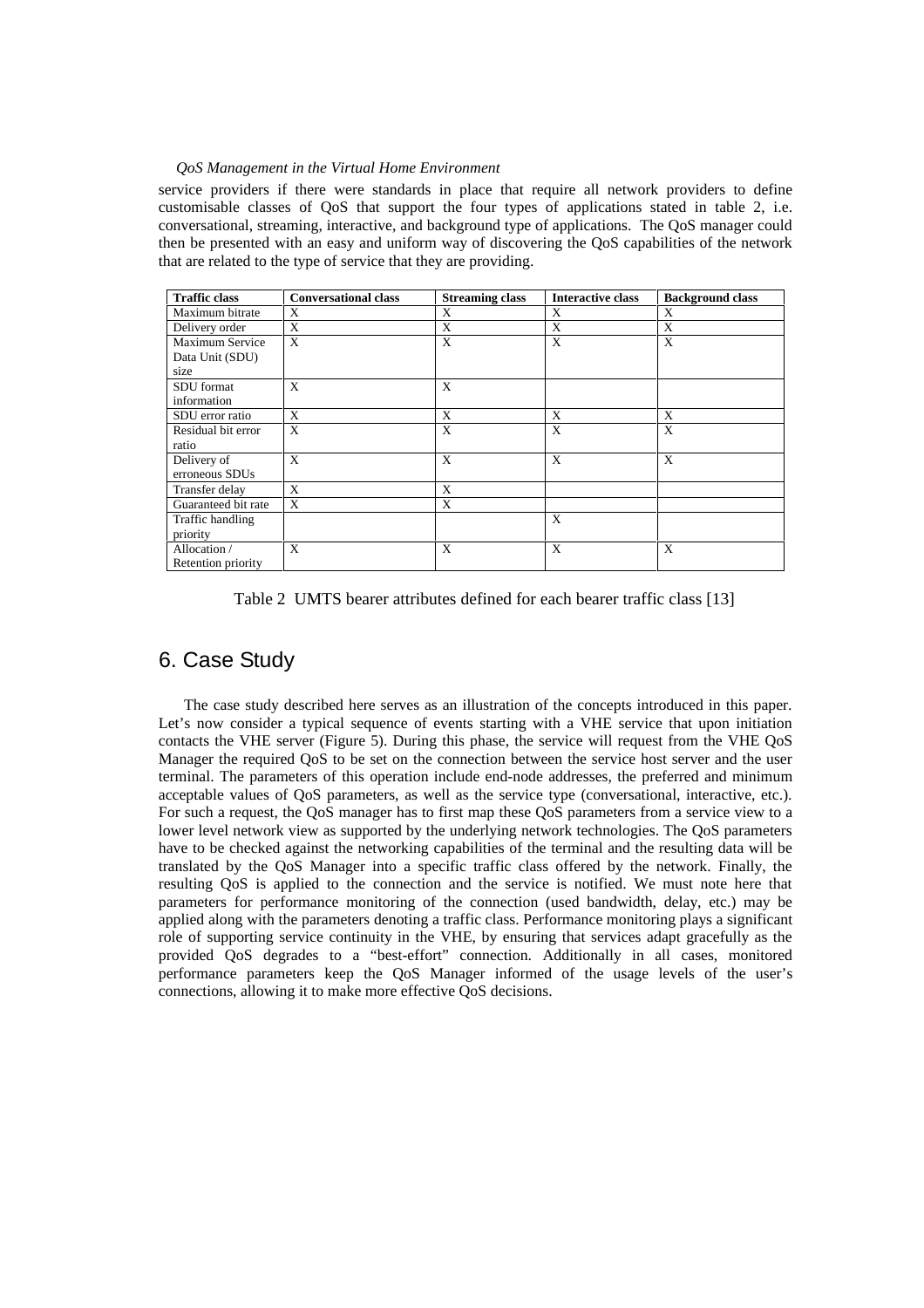

*Figure 5 – Typical scenario of request for QoS on a connection* 

We will now consider a variation of the above scenario where the service request cannot be fulfilled as smoothly as in the typical case described. Let's suppose that the VHE user initialises a second application instance on his terminal, which requires a new connection for its associated service to run (Figure 6). The service will again contact the VHE server and will request from the QoS Manager the required QoS just as before. After the initial mapping of the parameters from a service view to a lower level network view, the QoS manager concludes that one minimum acceptable value of a QoS parameter cannot be currently applied. As an example in our scenario we can assume that this parameter is the guaranteed bit rate, the requested value of which cannot be offered to the user because it goes over the terminal's networking capabilities. In this case the QoS manager based on performance monitoring data, the QoS of any other running services, the terminal networking capabilities and the user profile (users may have defined service priorities, etc.) will attempt to re-distribute the QoS on behalf of the user. If this process fails the user has to be notified that the newly requested service has been rejected by the network. If this process is successful, again translations of these parameters to traffic classes offered by the network takes place, the QoS is applied to the connections and the services are notified.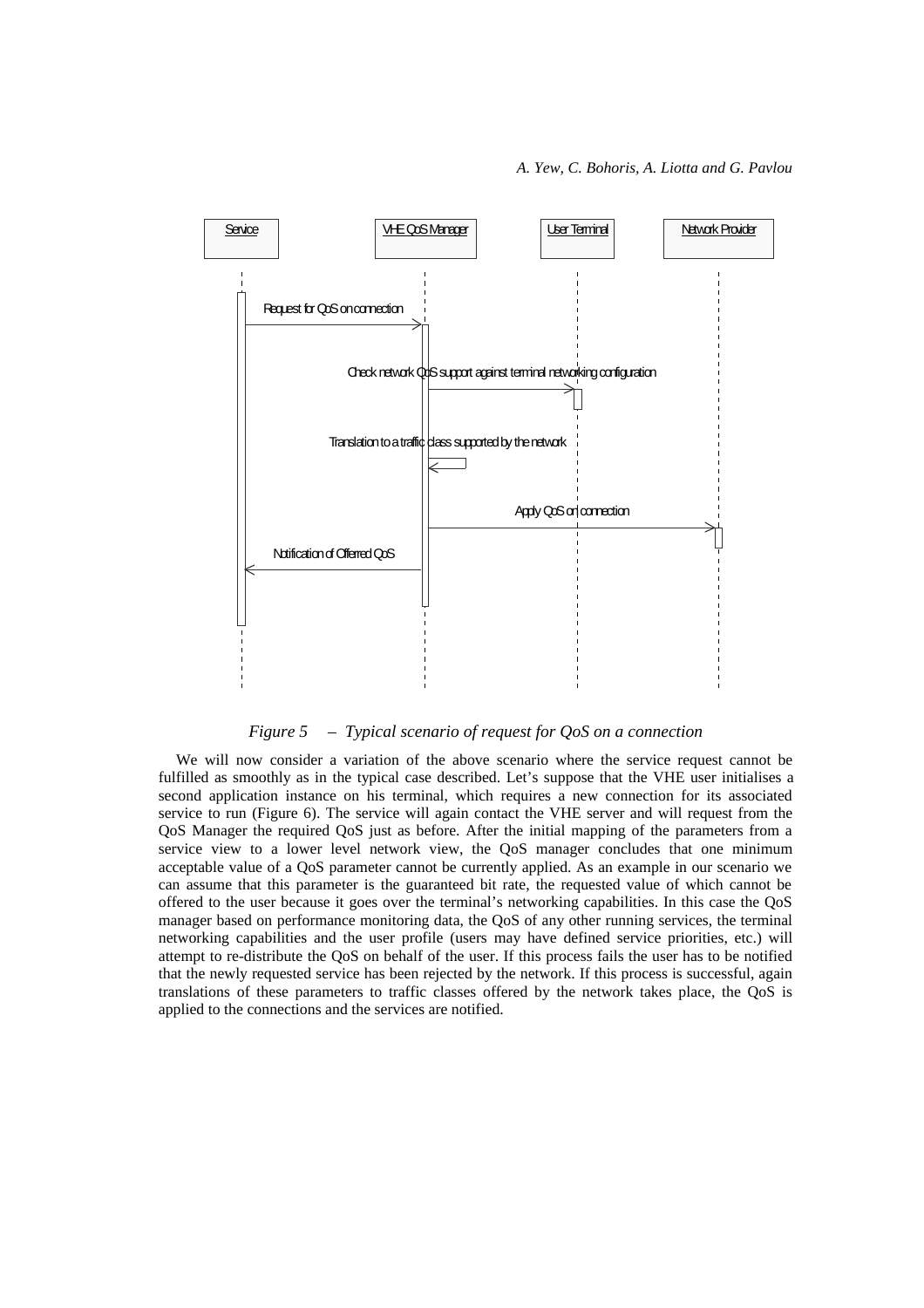*QoS Management in the Virtual Home Environment* 



*Figure 6 – Scenario involving re-distribution of QoS parameters.* 

# 7. Conclusion

The VHE concept introduces, among others, the idea of facilitating the job of service developers by providing them with a 'layer' that sits between the service (or the application) and the network. OSA/Parlay offer a unified set of APIs which hide network heterogeneity, exposing to the service designer particular views of the underlying network resources on the one hand, whilst allowing for a certain level of control on the network, on the other hand. In this sense OSA/Parlay can be seen as a first step towards network-independent service development. However, the VHE concept goes beyond that; it aims at supporting services which are 'adaptable' and 'QoS-aware'. This aim brings about the need for QoS management in the VHE that can serve both the user's and the VHE service's interests.

In this paper, we have discussed in particular the VHE requirements in terms of dynamic QoS management. Service adaptation to continuously changing network conditions requires constant and efficient QoS monitoring. By providing the VHE with the sufficient level of information on the quality of the underlying connection, it will be possible to trigger adaptation at service (or application) level. On the other hand, when the constraint is on the application –e.g. when the application cannot adapt or requires increased network quality– the VHE needs to be able to operate on the underlying network to address the request. Ideally this should be done through OSA/Parlay but current specifications do not provide the needed level of support. In this paper we have elaborated on QoS functionality required by the VHE, indicating the necessary enhancements to OSA/Parlay towards adaptable, network- and QoS-aware, service provisioning.